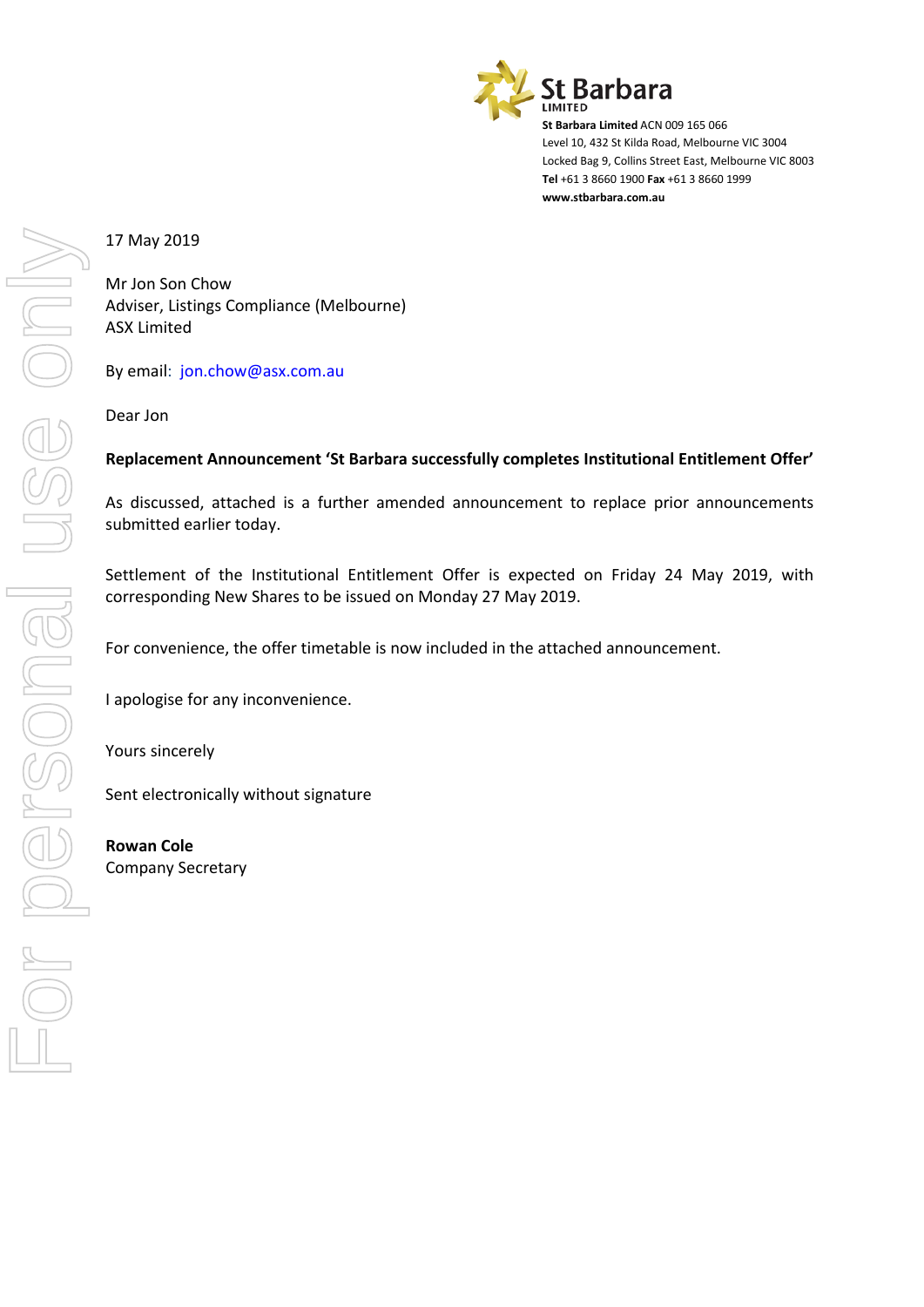

## **ASX Release** / 17 May 2019 (reissued)

#### **NOT FOR DISTRIBUTION OR RELEASE IN THE UNITED STATES**



# **St Barbara successfully completes Institutional Entitlement Offer**

St Barbara Ltd (ASX:SBM) ("St Barbara" or the "Company") is pleased to announce the successful completion of the institutional component of its underwritten 1 for 3.1 pro rata accelerated nonrenounceable entitlement offer, announced on Wednesday, 15 May 2019 ("Entitlement Offer" or "Offer").

The accelerated institutional component of the Entitlement Offer ("Institutional Entitlement Offer") raised approximately \$355 million at the offer price of \$2.89 per new fully paid ordinary share in St Barbara ("New Shares").

The Institutional Entitlement Offer was well supported by existing eligible institutional shareholders who took up approximately 81% of the New Shares available as part of the Institutional Entitlement Offer. The bookbuild of institutional entitlements not taken up by eligible institutional holders, and institutional entitlements that would otherwise have been offered to ineligible institutional holders, was significantly oversubscribed by both existing and new institutional investors.

Completion of the Institutional Entitlement Offer represents the first stage of St Barbara's underwritten Entitlement Offer which is expected to raise approximately \$490 million. The net proceeds of the Entitlement Offer are intended to be used to partly fund the acquisition of Atlantic Gold Corporation ("Acquisition") and pay associated transaction costs.

New Shares subscribed for under the Institutional Entitlement Offer are expected to be settled on Friday, 24 May 2019 and to be issued and commence normal trading on the ASX on Monday, 27 May 2019. New Shares issued under the Entitlement Offer will rank pari passu with existing St Barbara shares.

St Barbara's Managing Director and CEO, Bob Vassie said:

*"We are extremely pleased with the support for the Acquisition and the Entitlement Offer shown by our existing institutional shareholders, and also welcome a number of new domestic and* 

| <b>Investor Relations</b>                    | Mr David Cotterell                                                                                       | +61 3 8660 1959<br><b>Manager Investor Relations</b> |                                                             | ASX: SBM |
|----------------------------------------------|----------------------------------------------------------------------------------------------------------|------------------------------------------------------|-------------------------------------------------------------|----------|
| <b>Media Relations</b>                       | Mr Ben Wilson                                                                                            | GRACosway                                            | +61 407 966 083                                             |          |
| <b>St Barbara Limited</b><br>ACN 009 165 066 | Level 10, 432 St Kilda Road, Melbourne VIC 3004<br>Locked Bag 9, Collins Street East, Melbourne VIC 8003 |                                                      | T+61 3 8660 1900 F+61 3 8660 1999<br>W www.stbarbara.com.au |          |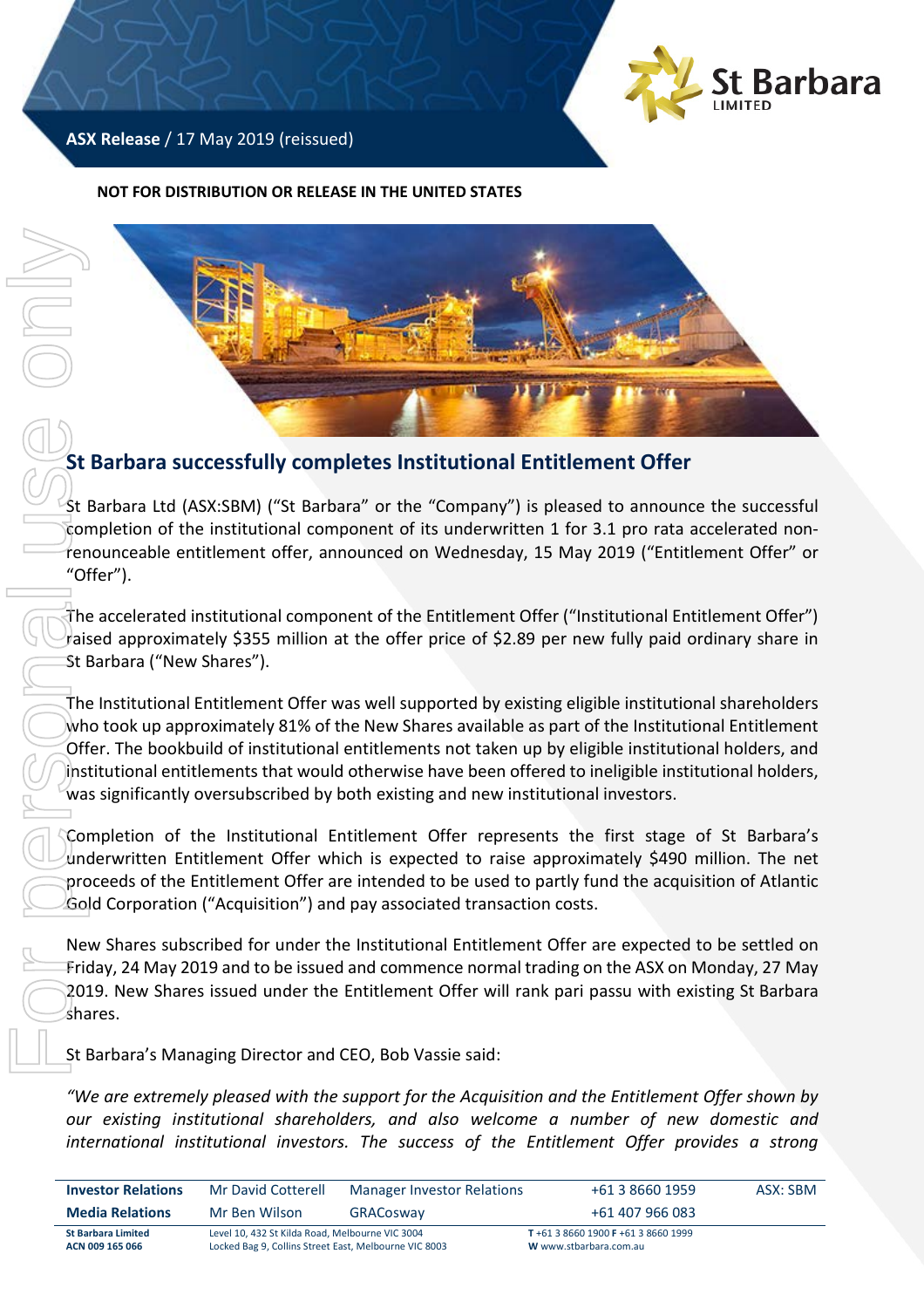*endorsement that investors share our confidence in St Barbara's strategic direction and the significant opportunity for shareholders provided by the acquisition of Atlantic Gold."*

St Barbara expects its trading halt to be lifted today and SBM shares to recommence trading on ASX on an ex-entitlements basis.

## **Retail Entitlement Offer**

The retail component of the Entitlement Offer ("Retail Entitlement Offer") is expected to open on Tuesday, 21 May 2019 and close at 5:00 pm (AEST) on Tuesday, 4 June 2019.

Eligible retail shareholders will be able to subscribe for 1 New Share for every 3.1 St Barbara shares held as at 7.00 pm (AEST) on the record date of Friday, 17 May 2019 ("Record Date"), at the same offer price of \$2.89 per New Share as the Institutional Entitlement Offer. Eligible retail shareholders are shareholders who have a registered address in Australia or New Zealand.

Further details about the Retail Entitlement Offer will be set out in the retail entitlement booklet ("Retail Offer Booklet") which St Barbara expects to lodge with the ASX on Friday, 17 May 2019, in advance of the despatch date which is scheduled to occur on Tuesday, 21 May 2019.

It is important to note that the Retail Entitlement Offer is non-renounceable, and there will be no trading of entitlements. Copies of the Retail Offer Booklet will be available on the ASX website and St Barbara's websit[e www.stbarbara.com.au.](http://www.stbarbara.com.au/) Please note that the contents of the St Barbara website do not form part of the offer documents for the Entitlement Offer.

Under the Retail Entitlement Offer, eligible retail shareholders may apply for additional New Shares in excess of their entitlement ("Retail Oversubscription") up to a maximum of 25% of their entitlement at the Offer Price. New Shares not applied for by eligible retail shareholders may be offered to other eligible retail shareholders through applications via the Retail Oversubscription facility. There is no guarantee that applicants under the Retail Oversubscription facility will receive all or any of the additional New Shares for which they apply. The allocation of additional New Shares under the Retail Oversubscription facility will be subject to the terms set out in the Retail Offer Booklet. Consume the Retail Entitlement of the Entitlement Offer<br>
The retail component of the Entitlement (Cluesday, 21 May 2019 and close at 5:00 pr<br>
Eligible retail shareholders will be able to some that at 7.00 pm (AEST) on the

# **Additional Information**

Further details about the Acquisition and the Entitlement Offer are set out in the Investor Presentation released to the ASX on Wednesday, 15 May 2019.

You should seek appropriate professional advice before making any investment decision.

If you have any questions about the Retail Entitlement Offer, please contact the St Barbara Shareholder Information Line on 1300 653 935 (from within Australia) or +61 3 9415 4356 (from outside Australia) at any time between 8.30 am and 5.00 pm (AEST, UTC +10 hrs), Monday to Friday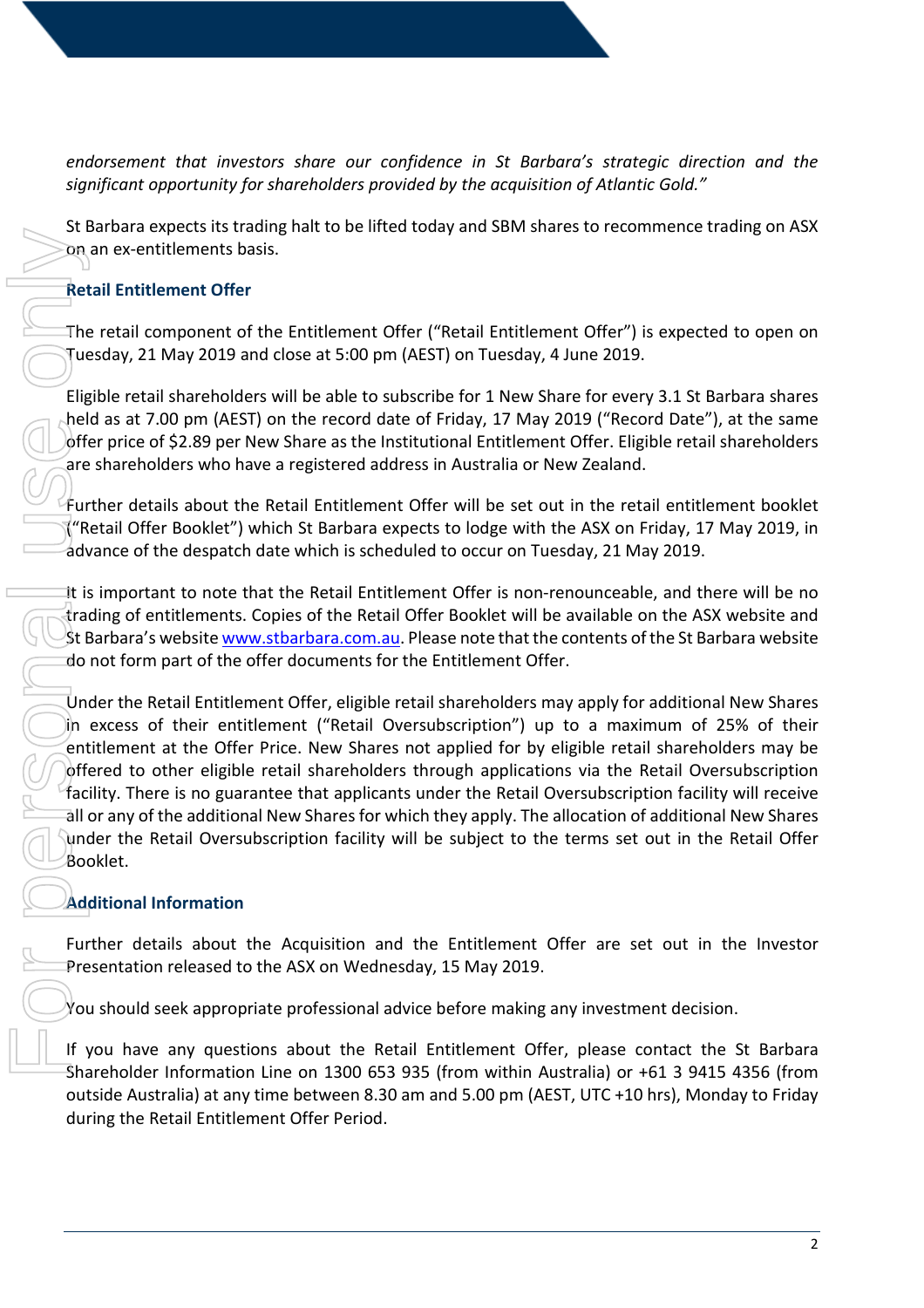# **Timetable**

| Event                                                                                                                                                                                                                                                                                                                                                                                                                                                                                                                           | Date (AEST)                 |
|---------------------------------------------------------------------------------------------------------------------------------------------------------------------------------------------------------------------------------------------------------------------------------------------------------------------------------------------------------------------------------------------------------------------------------------------------------------------------------------------------------------------------------|-----------------------------|
| Trading Halt; announcement of Institutional Entitlement Offer;<br>opening of Institutional Entitlement Offer                                                                                                                                                                                                                                                                                                                                                                                                                    | Wednesday, 15 May 2019      |
| Institutional Entitlement Offer closes                                                                                                                                                                                                                                                                                                                                                                                                                                                                                          | Thursday, 16 May 2019       |
| Announcement of results of Institutional Entitlement Offer                                                                                                                                                                                                                                                                                                                                                                                                                                                                      | Friday, 17 May 2019         |
| Trading halt lifted - shares recommence trading on ASX on an "ex<br>entitlement" basis                                                                                                                                                                                                                                                                                                                                                                                                                                          | Friday, 17 May 2019         |
| Record Date for Entitlement Offer                                                                                                                                                                                                                                                                                                                                                                                                                                                                                               | 7.00pm Friday, 17 May 2019  |
| Retail Offer opens<br>Retail Offer Booklet (including Entitlement and Acceptance Form)<br>despatched and Retail Entitlement Offer opens                                                                                                                                                                                                                                                                                                                                                                                         | Tuesday, 21 May 2019        |
| Settlement of Institutional Entitlement Offer                                                                                                                                                                                                                                                                                                                                                                                                                                                                                   | Friday, 24 May 2019         |
| Allotment and commencement of trading of New Shares issued<br>under the Institutional Entitlement Offer                                                                                                                                                                                                                                                                                                                                                                                                                         | Monday, 27 May 2019         |
| <b>Retail Entitlement Offer closes</b>                                                                                                                                                                                                                                                                                                                                                                                                                                                                                          | 5.00pm Tuesday, 4 June 2019 |
| Announcement of results of Retail Entitlement Offer                                                                                                                                                                                                                                                                                                                                                                                                                                                                             | Friday, 7 June 2019         |
| Settlement of New Shares issued under the Retail Entitlement<br>Offer                                                                                                                                                                                                                                                                                                                                                                                                                                                           | Tuesday, 11 June 2019       |
| Allotment of New Shares issued under the Retail Entitlement Offer                                                                                                                                                                                                                                                                                                                                                                                                                                                               | Wednesday, 12 June 2019     |
| Commencement of trading of New Shares issued under the Retail<br><b>Entitlement Offer</b>                                                                                                                                                                                                                                                                                                                                                                                                                                       | Thursday, 13 June 2019      |
| Despatch of holding statements in respect of New Shares issued<br>under the Retail Entitlement Offer                                                                                                                                                                                                                                                                                                                                                                                                                            | Thursday, 13 June 2019      |
| All dates and times are indicative only and subject to change. Unless otherwise specified, all times and dates refer to Melbourne time. St Barbara and the underwriter<br>reserve the right to amend any or all of these dates and times subject to the Corporations Act, the ASX Listing Rules and other applicable laws. In particular, St Barbara<br>reserves the right to extend the closing date for the Retail Entitlement Offer, or to accept late applications under the Retail Entitlement Offer without prior notice. |                             |